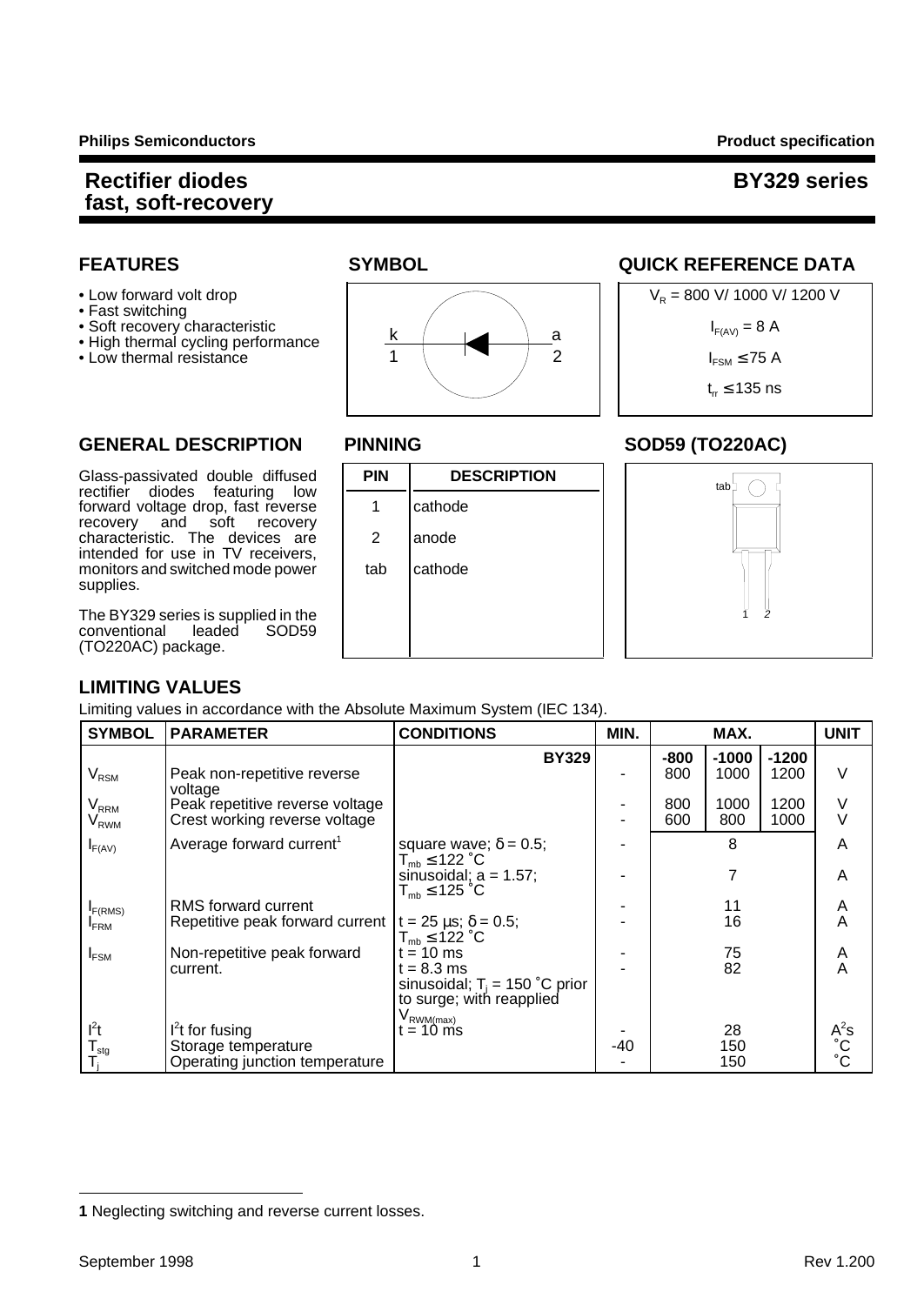### **THERMAL RESISTANCES**

|              | <b>SYMBOL   PARAMETER</b>                                     | <b>CONDITIONS</b> | MIN. | TYP. | MAX. | <b>UNIT</b> |
|--------------|---------------------------------------------------------------|-------------------|------|------|------|-------------|
| $K$ th j-mb  | Thermal resistance junction to<br>l mounting base             |                   |      |      | 2.0  | K/W         |
| $R_{th\,ia}$ | Thermal resistance junction to $\int$ in free air.<br>ambient |                   |      | 60   | -    | K/W         |

#### **STATIC CHARACTERISTICS**

 $T_i$  = 25 °C unless otherwise stated

| <b>SYMBOL</b> | <b>PARAMETER</b>                   | <b>CONDITIONS</b>                                                                         | <b>MIN</b>                    | TVD        | MAX.      | <b>UNIT</b> |
|---------------|------------------------------------|-------------------------------------------------------------------------------------------|-------------------------------|------------|-----------|-------------|
| $V -$<br>10   | Forward voltage<br>Reverse current | -20 A<br>$\overline{\phantom{0}}$<br>. IE.<br>$= 125 °C$<br>V <sub>P</sub><br>-<br>Y RWM, | $\overline{\phantom{a}}$<br>- | ن. ا<br>υ. | .85<br>0. | mA          |

### **DYNAMIC CHARACTERISTICS**

 $T_i$  = 25 °C unless otherwise stated

|                        | <b>SYMBOL IPARAMETER</b>                                                                             | <b>CONDITIONS</b>                                                                                                                                                                           | MIN.           | <b>TYP</b>       | MAX.             | <b>UNIT</b>      |
|------------------------|------------------------------------------------------------------------------------------------------|---------------------------------------------------------------------------------------------------------------------------------------------------------------------------------------------|----------------|------------------|------------------|------------------|
| $Q_s$ <sub>s</sub> /dt | Reverse recovery time<br>Reverse recovery charge<br>Maximum slope of the reverse<br>recovery current | $ I_F = 1 A$ ; $V_R \ge 30 V$ ; -dl <sub>F</sub> /dt = 50 A/us  <br>$ I_{F} = 2 A$ ; $V_{B} \ge 30 V$ ; -dl <sub>F</sub> /dt = 20 A/us  <br>$ I_{F} = 2 A$ ; -dl <sub>F</sub> /dt = 20 A/us | $\blacksquare$ | 100<br>0.5<br>50 | 135<br>0.7<br>60 | ns<br>иC<br>A/us |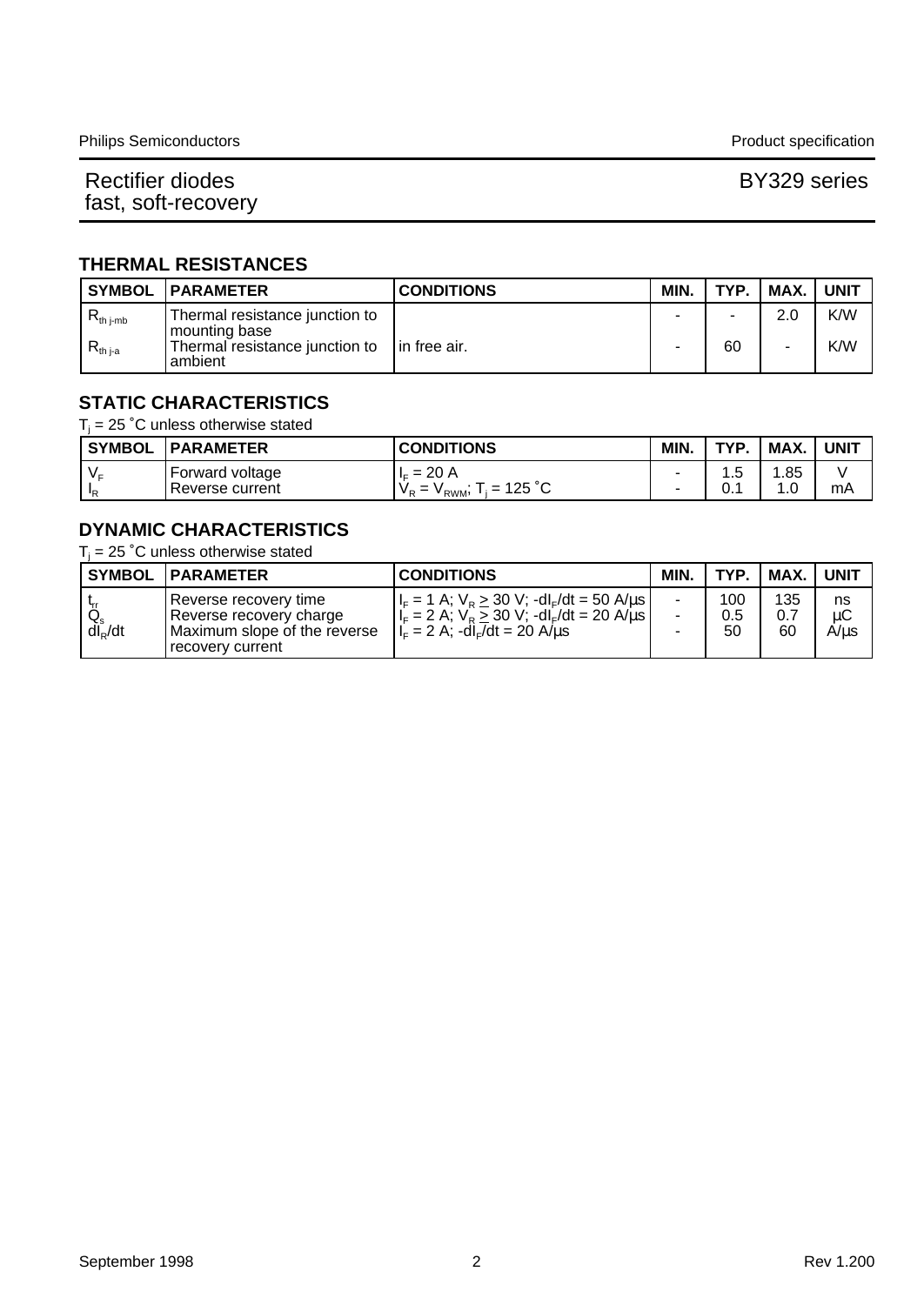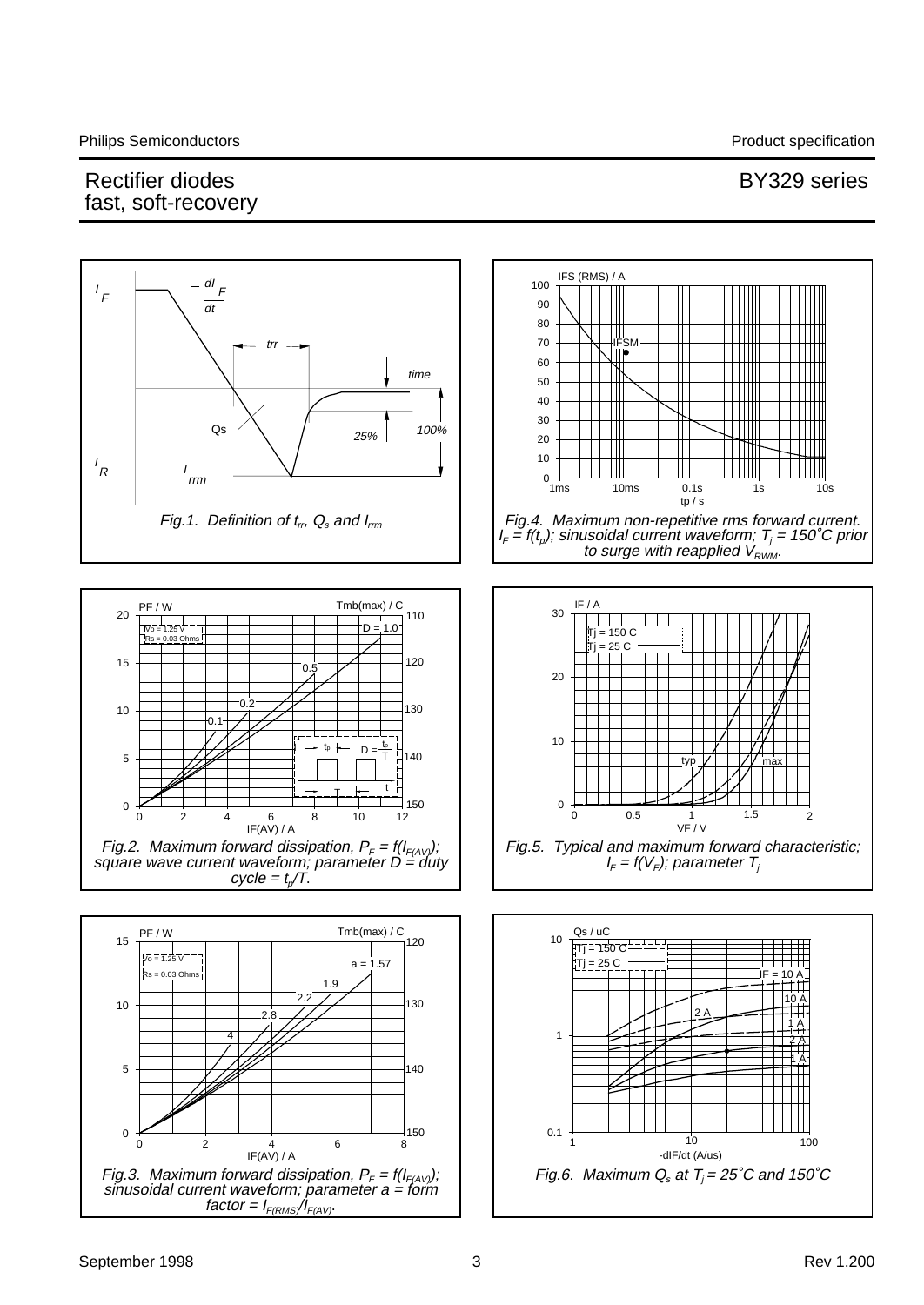#### Transient thermal impedance, Zth j-mb (K/W) trr / ns  $10<sub>1</sub>$ 1000 =H  $IF = 10 A$ ПШ 1 10A 1 A 1A てⅢ Ш 0.1 100 0.01  $^{\text{tp}}$   $\leftarrow$   $D = \frac{\text{tp}}{T}$ P D T  $\bar{T}$ j = 150 C 25 C t  $0.001\frac{L}{1}$ T 10 1us 10us 100us 1ms 10ms 100ms 1s 10s 1 10 100 pulse width, tp (s) -dIF/dt (A/us) Fig.9. Transient thermal impedance  $Z_{th} = f(t_p)$ Fig.7. Maximum  $t_{\text{\tiny{ir}}}$  measured to 25% of I $_{\text{\tiny{irm}}}$ ; T $_{\text{\tiny{j}}}$  = 25˚C and 150˚C  $Cd / pF$   $\longrightarrow$   $B$ 100 ШI

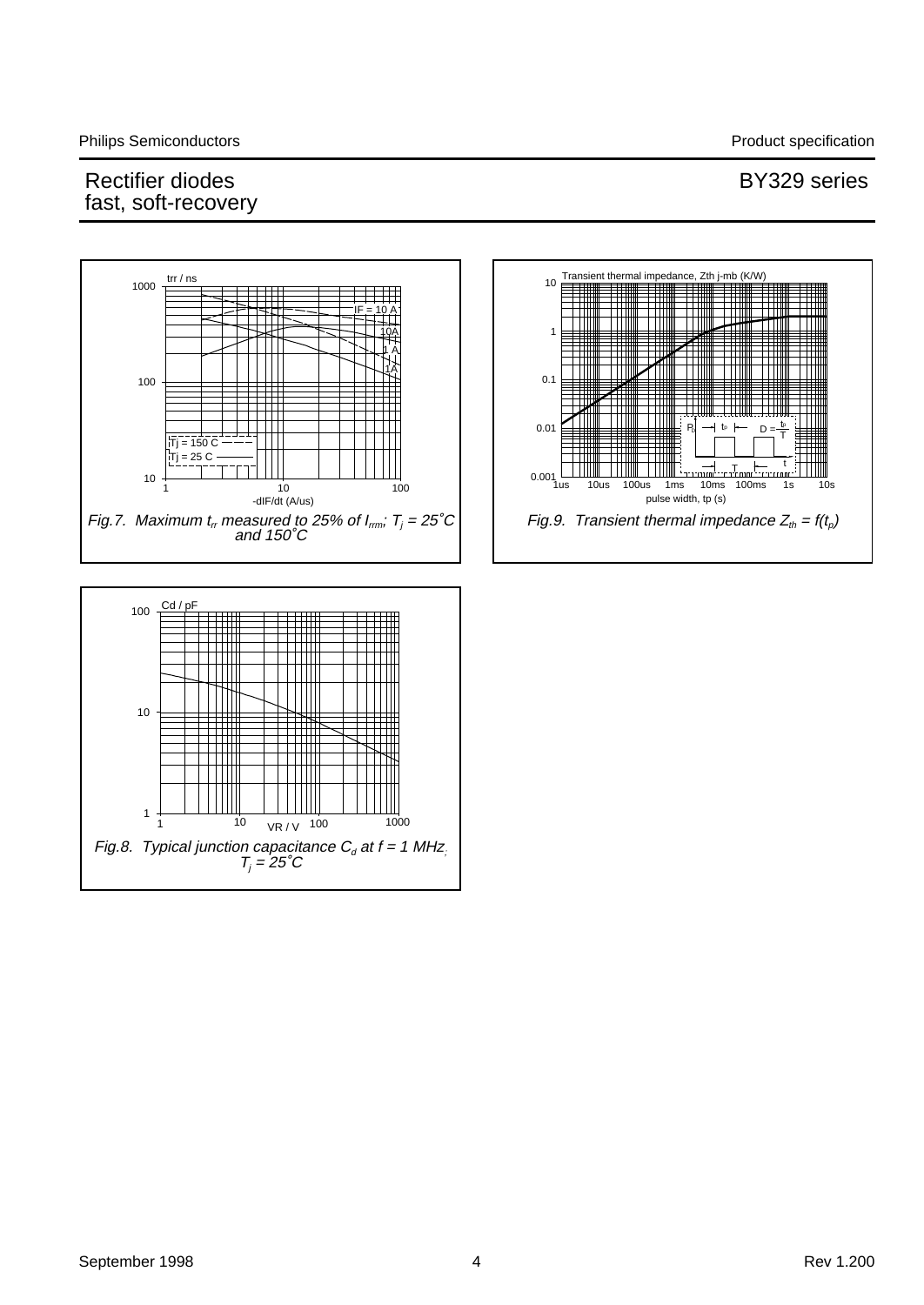## **MECHANICAL DATA**



#### **Notes**

1. Refer to mounting instructions for TO220 envelopes.

2. Epoxy meets UL94 V0 at 1/8".